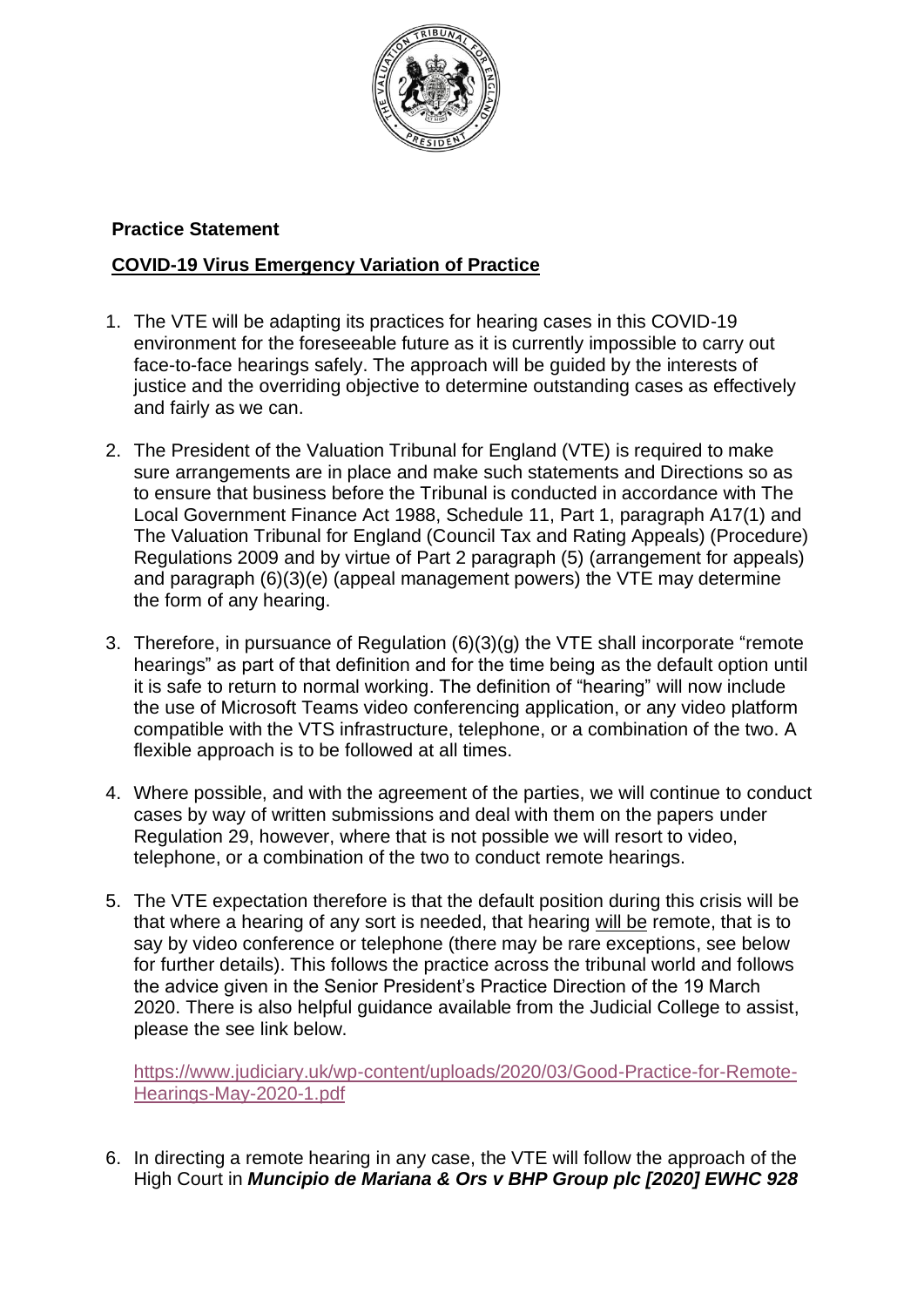*(TCC)* - in which HH Judge Eyre QC identified the relevant principles at [24] as follows:

i*) Regard must be had to the importance of the continued administration of justice. Justice delayed is justice denied even when the delay results from a response to the currently prevailing circumstances.* 

*ii) There is to be a recognition of the extent to which disputes can in fact be resolved fairly by way of remote hearings.* 

*iii)* The courts must be prepared to hold remote hearings in circumstances where *such a move would have been inconceivable only a matter of weeks ago.* 

*iv*) There is to be rigorous examination of the possibility of a remote hearing and of *the ways in which such a hearing could be achieved consistent with justice before the court should accept that a just determination cannot be achieved in such a hearing.* 

*v) Inevitably the question of whether there can be a fair resolution is possible by way of a remote hearing will be case-specific. A multiplicity of factors will come into play and the issue of whether and if so to what extent live evidence and cross-examination will be necessary is likely to be important in many cases. There will be cases where the court cannot be satisfied that a fair resolution can be achieved by way of a remote hearing.* 

The full case can be found at: [www.bailii.org/ew/cases/EWHC/TCC/2020/928.html](http://www.bailii.org/ew/cases/EWHC/TCC/2020/928.html)

A protocol for the day to day conduct of the remote hearing is available.

## **Public Access**

- 7. The general rule is that "all hearings must be held in public" (Regulation 31(1), Procedure Regulations) unless there is an exceptional reason to depart from that practice. The VTE can hold hearings in private when the need arises and in particular when there may be a public health issue or danger to health (see CPS 12 (2)(e)). However, it should be rare that the public need to be excluded in the context of remote hearings as there are technical solutions to afford access. The Tribunal in dealing with cases in line with the overriding objective will hold its proceedings in public unless there is an exceptional reason not to do so.
- 8. The issue of maintaining public access will be achieved by advertising on the VTS website the listing arrangements and how anyone interested will be able to dial in and listen or watch the proceedings: they will not be able to take part in the proceedings other than by being present.

## **Case Management**

9. All parties will still be able to request the case is determined on the papers under Regulation 29 rather than an oral hearing if they prefer that option. However, this will require the agreement of the other party.